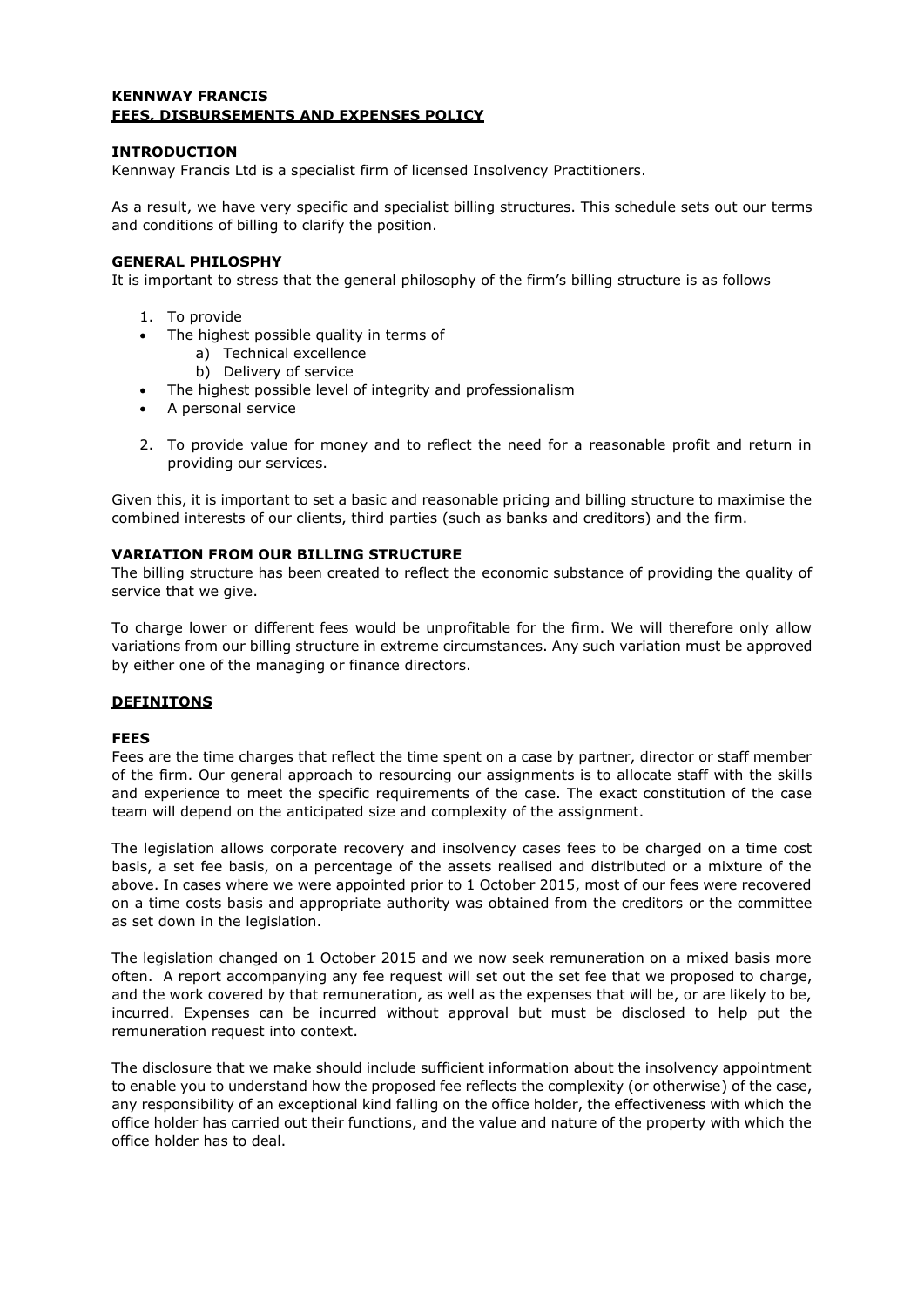#### **Time cost basis**

The time charges that reflect the time spent on a case by a partner, director or staff member of the firm. When charging fees on a time costs basis we us charge out rates appropriate to the skill and experience of a member of staff and the work that they perform. This is combined with the amount of time that they work on each case, recorded in 6 minute units with supporting narrative to explain the work undertaken.

Time spend on casework is recorded directly to the relevant case using a computerised time recording system and the nature of the work undertaken is recorded at that time.

When we seek the costs approval, we have to set out a fees estimate. That estimate acts as a cap on our time costs so that we cannot draw fees of more than the estimated time costs without further approval from those who approved our fees. When seeking approval for our fees, we will disclose the work that we intend to undertake, the hourly rates we intend to charge for each part of the work, and the time that we think each part of the work will take. We will summarise that information in the average or "blended" rate for all of the work being carried out within the estimate. We will also say whether we anticipate needing to seek approval to exceed the estimate and, if so, the reasons that we think that may be necessary.

If we subsequently need to seek authority to draw fees in excess of the estimate, we will say why we have exceeded, or are likely to exceed the estimate; any additional work undertaken, or proposed to be undertaken; the hourly rates proposed for each part of the work; and the time that the additional work is expected to take. As with the original estimate, we will say whether we anticipate needing further approval and, if so, why we think it may be necessary to seek further approval.

#### **Percentage basis**

The percentage approved in respect of realisations will be charged against the assets realised, and where approval is obtained on a mixture of bases, any fixed fee and time costs will then be charged against the funds remaining in the liquidation after the realisation percentage has been deducted.

If the basis of remuneration has been approved on a percentage basis then an increase in the amount of the percentage applied can only be approved by the committee or creditors (depending upon who approved the basis of remuneration) in cases where there has been a material and substantial change in the circumstances that were taken into account when fixing the original level of the percentage applied. If there has not been a material and substantial change in the circumstances then an increase can only be approved by the Court.

### **Fixed fee**

The legislation allows fees to be charged at a set amount. Different set amounts can be used for different tasks.

If the basis of remuneration has been approved on a fixed fee basis then an increase in the amount of the fixed fee can only be approved by the committee or creditors (depending upon who approved the basis of remuneration) in cases where there has been a material and substantial change in the circumstances that were taken into account when fixing the original level of the fixed fee. If there has not been a material and substantial change in the circumstances then an increase can only be approved by the Court.

#### **Members' voluntary liquidations and Voluntary Arrangements**

The legislation changes that took effect from 1 October 2015 did not apply to Members' Voluntary Liquidations (MVL), Company Voluntary Arrangements (CVA) or Individual Voluntary Arrangements (IVA). In MVLs, the company's members set the fees basis, often as a fixed fee. In CVAs and IVAs, the fees basis is set out in the proposals and creditors approve the fee basis when they approve the arrangement.

#### **All bases**

With the exception of Individual Voluntary Arrangements and Company Voluntary Arrangements which are VAT exempt, the officeholder's remuneration invoiced to the insolvent estate will be subject to VAT at the prevailing rate.